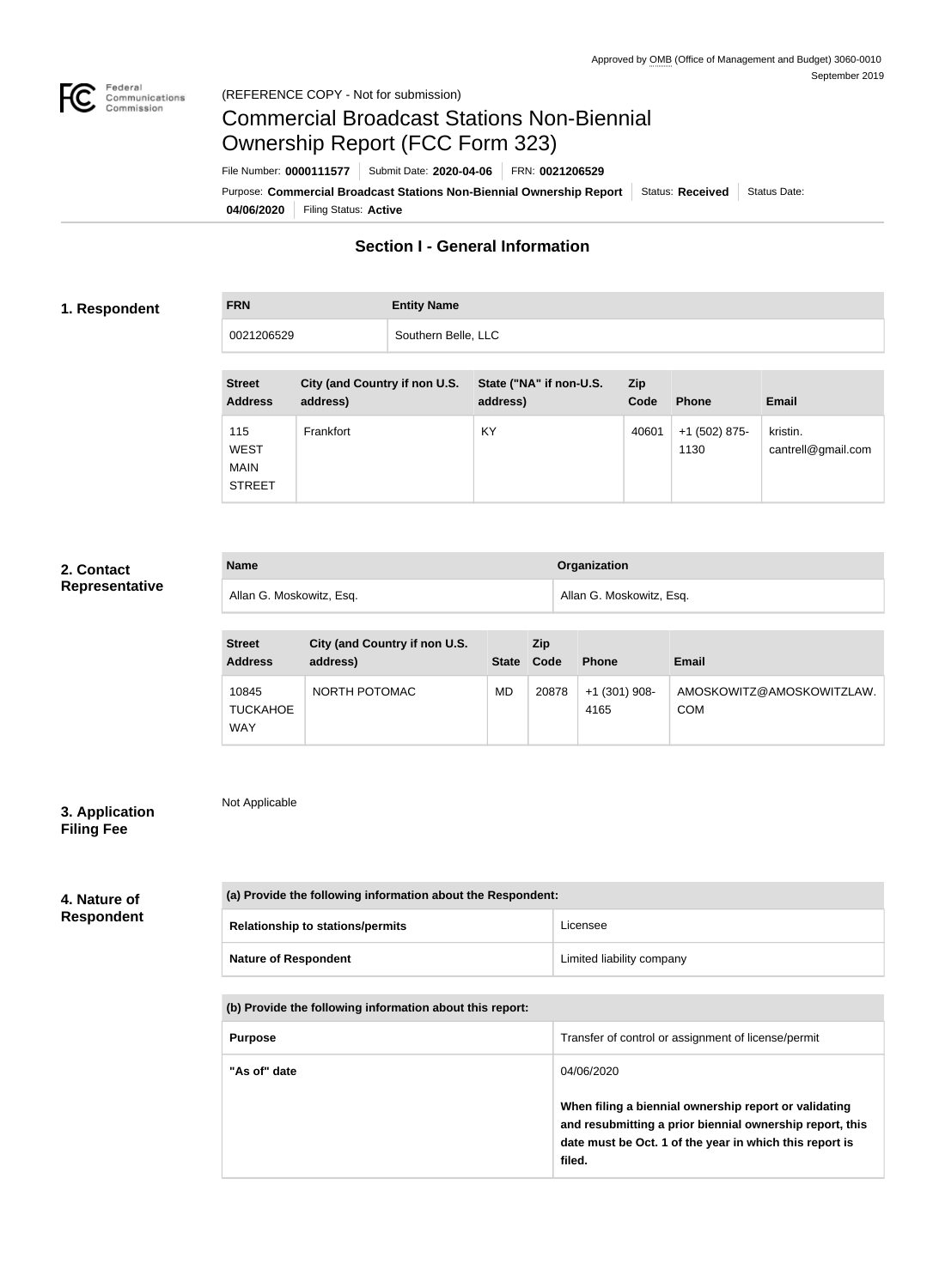**5. Licensee(s) /Permittees(s) and Station(s) /Permit(s)**

**Respondent is filing this report to cover the following Licensee(s)/Permittee(s) and station(s)/permit(s):**

| Licensee/Permittee Name | <b>FRN</b> |
|-------------------------|------------|
| Southern Belle, LLC     | 0021206529 |

| Fac. ID No. | <b>Call Sign</b> | <b>City</b>         | <b>State</b> | <b>Service</b> |
|-------------|------------------|---------------------|--------------|----------------|
| 19858       | <b>WMTT</b>      | <b>TIOGA</b>        | PA           | FM             |
| 22938       | <b>WKYL</b>      | <b>LAWRENCEBURG</b> | KY           | FM             |
| 71509       | <b>WPHD</b>      | <b>ELMIRA</b>       | <b>NY</b>    | FM             |
| 165342      | <b>WZHD</b>      | CANASERAGA          | <b>NY</b>    | FM             |

## **Section II – Non-Biennial Ownership Information**

#### **1. 47 C.F.R. Section 73.3613 and Other Documents**

Licensee/Permittee Respondents should list all contracts and other instruments set forth in 47 C.F.R. Section 73.3613(a) through (c) for the facility or facilities listed on this report. In addition, attributable Local Marketing Agreements (LMAs) and attributable Joint Sales Agreements (JSAs) must be disclosed by the licensee of the brokering station on its ownership report. If the agreement is an attributable LMA, an attributable JSA, or a network affiliation agreement, check the appropriate box. Otherwise, select "Other." Non-Licensee/Permittee Respondents should select "Not Applicable" in response to this question.

| <b>Document Information</b>                     |                                                 |  |  |
|-------------------------------------------------|-------------------------------------------------|--|--|
| Description of contract or instrument           | <b>Kristin Cantrell Family Trust</b>            |  |  |
| Parties to contract or instrument               | Judith M. Confer, Trustee                       |  |  |
| Date of execution                               | 09/2011                                         |  |  |
| Date of expiration                              | No expiration date                              |  |  |
| <b>Agreement type</b><br>(check all that apply) | Other<br><b>Agreement Type: Trust Agreement</b> |  |  |

| Document Information                            |                                                          |  |  |
|-------------------------------------------------|----------------------------------------------------------|--|--|
| Description of contract or instrument           | Certificate of Formation                                 |  |  |
| Parties to contract or instrument               | Southern Belle, LLC                                      |  |  |
| Date of execution                               | 09/2011                                                  |  |  |
| Date of expiration                              | No expiration date                                       |  |  |
| <b>Agreement type</b><br>(check all that apply) | Other<br><b>Agreement Type: Certificate of Formation</b> |  |  |

#### **2. Ownership Interests**

**(a)** Ownership Interests. This Question requires Respondents to enter detailed information about ownership interests by generating a series of subforms. Answer each question on each subform. The first subform listing should be for the Respondent itself. If the Respondent is not a natural person, also list each of the officers, directors, stockholders, non-insulated partners, non-insulated members, and any other persons or entities with a direct attributable interest in the Respondent pursuant to the standards set forth in 47 C.F.R. Section 73.3555. (A "direct" interest is one that is not held through any intervening companies or entities.) List each interest holder with a direct attributable interest in the Respondent separately.

Leave the percentage of total assets (Equity Debt Plus) field blank for an interest holder unless that interest holder has an attributable interest in the Respondent solely on the basis of the Commission's Equity Debt Plus attribution standard, 47 C.F.R. Section 73.3555, Note 2(i).

In the case of vertical or indirect ownership structures, list only those interests in the Respondent that also represent an attributable interest in the Licensee(s) or Permittee(s) for which the report is being submitted.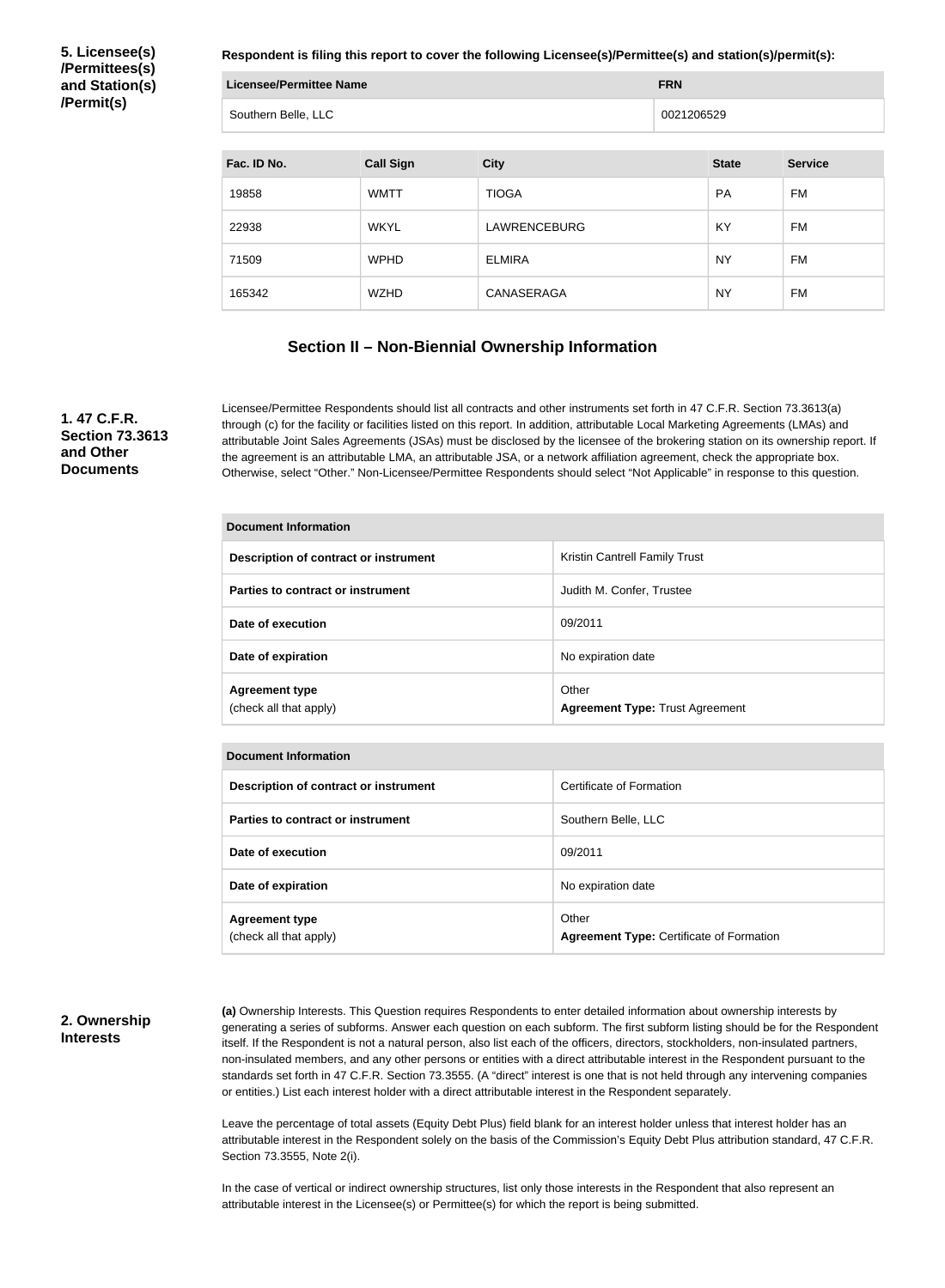Entities that are part of an organizational structure that includes holding companies or other forms of indirect ownership must file separate ownership reports. In such a structure do not report, or file a separate report for, any interest holder that does not have an attributable interest in the Licensee(s) or Permittee(s) for which the report is being submitted.

Please see the Instructions for further detail concerning interests that must be reported in response to this question.

The Respondent must provide an FCC Registration Number for each interest holder reported in response to this question. Please see the Instructions for detailed information and guidance concerning this requirement.

| <b>Ownership Information</b>                            |                                                                                      |                             |                                   |  |
|---------------------------------------------------------|--------------------------------------------------------------------------------------|-----------------------------|-----------------------------------|--|
| <b>FRN</b>                                              | 0021206529                                                                           |                             |                                   |  |
| <b>Entity Name</b>                                      | Southern Belle, LLC                                                                  |                             |                                   |  |
| <b>Address</b>                                          | PO Box                                                                               |                             |                                   |  |
|                                                         | <b>Street 1</b>                                                                      | <b>115 WEST MAIN STREET</b> |                                   |  |
|                                                         | <b>Street 2</b>                                                                      |                             |                                   |  |
|                                                         | <b>City</b>                                                                          | Frankfort                   |                                   |  |
|                                                         | State ("NA" if non-U.S.<br>address)                                                  | <b>KY</b>                   |                                   |  |
|                                                         | <b>Zip/Postal Code</b>                                                               | 40601                       |                                   |  |
|                                                         | Country (if non-U.S.<br>address)                                                     | <b>United States</b>        |                                   |  |
| <b>Listing Type</b>                                     | Respondent                                                                           |                             |                                   |  |
| <b>Positional Interests</b><br>(check all that apply)   | Respondent                                                                           |                             |                                   |  |
| <b>Interest Percentages</b><br>(enter percentage values | Voting                                                                               | 0.0%                        | <b>Jointly Held?</b><br><b>No</b> |  |
| from 0.0 to 100.0)                                      | <b>Total assets (Equity Debt</b><br>Plus)                                            | 0.0%                        |                                   |  |
| that do not appear on this report?                      | Does interest holder have an attributable interest in one or more broadcast stations |                             | <b>No</b>                         |  |

| <b>Ownership Information</b>                          |                                     |                               |  |  |
|-------------------------------------------------------|-------------------------------------|-------------------------------|--|--|
| <b>FRN</b>                                            | 0021206545                          |                               |  |  |
| <b>Entity Name</b>                                    |                                     | Kristin Cantrell Family Trust |  |  |
| <b>Address</b>                                        | PO Box                              |                               |  |  |
|                                                       | <b>Street 1</b>                     | C/O 115 West Main Street      |  |  |
|                                                       | <b>Street 2</b>                     |                               |  |  |
|                                                       | <b>City</b>                         | Frankfurt                     |  |  |
|                                                       | State ("NA" if non-U.S.<br>address) | <b>KY</b>                     |  |  |
|                                                       | <b>Zip/Postal Code</b>              | 40601                         |  |  |
|                                                       | Country (if non-U.S.<br>address)    | <b>United States</b>          |  |  |
| <b>Listing Type</b>                                   | Other Interest Holder               |                               |  |  |
| <b>Positional Interests</b><br>(check all that apply) | LC/LLC/PLLC Member                  |                               |  |  |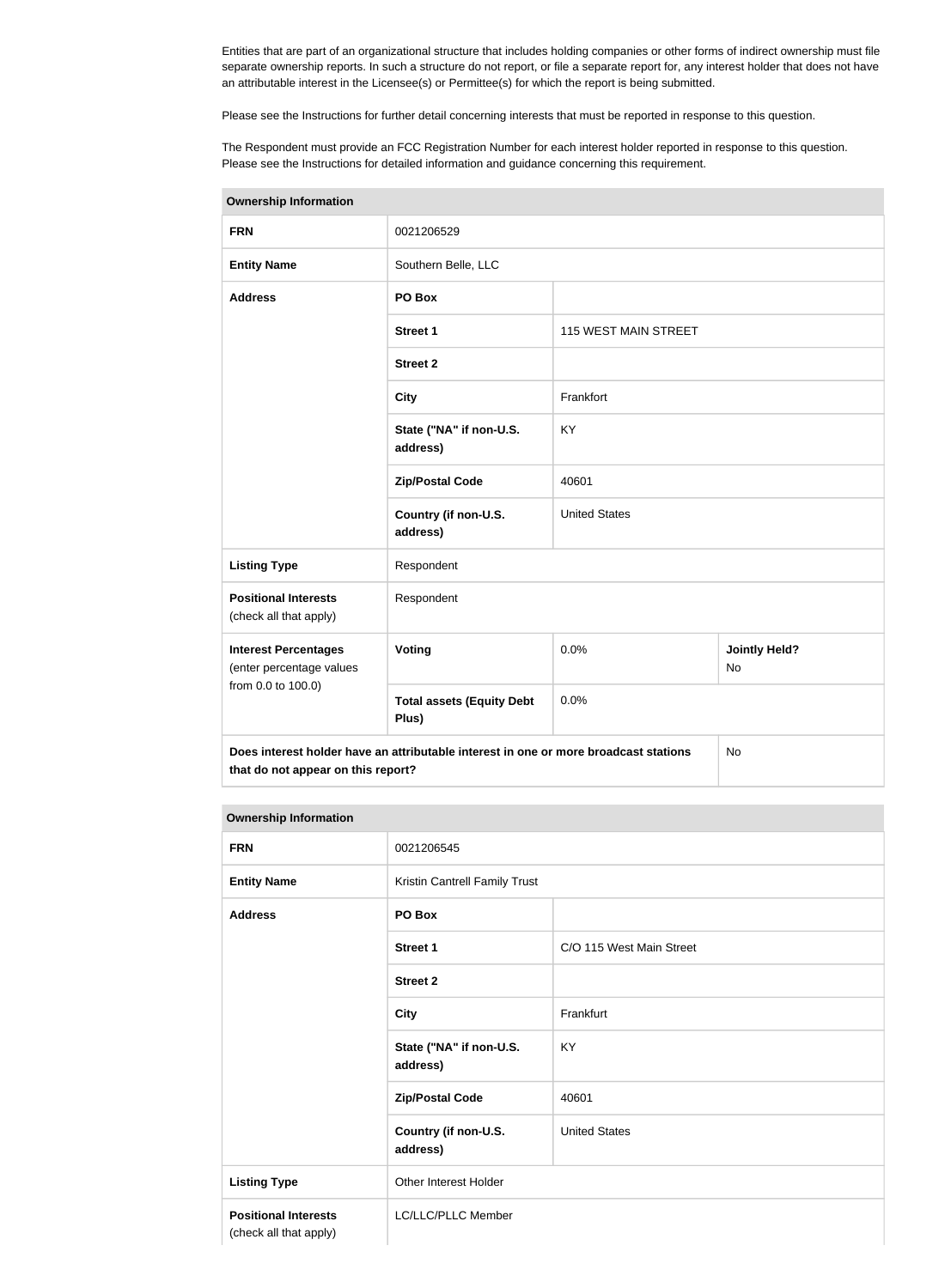| <b>Interest Percentages</b><br>(enter percentage values                                                                    | Voting                                    | 100.0%<br><b>Jointly Held?</b><br><b>No</b> |     |  |
|----------------------------------------------------------------------------------------------------------------------------|-------------------------------------------|---------------------------------------------|-----|--|
| from 0.0 to 100.0)                                                                                                         | <b>Total assets (Equity Debt</b><br>Plus) | 100.0%                                      |     |  |
| Does interest holder have an attributable interest in one or more broadcast stations<br>that do not appear on this report? |                                           |                                             | Yes |  |

| <b>Ownership Information</b>                                                                                               |                                           |                      |                            |  |
|----------------------------------------------------------------------------------------------------------------------------|-------------------------------------------|----------------------|----------------------------|--|
| <b>FRN</b>                                                                                                                 | 0021428362                                |                      |                            |  |
| <b>Name</b>                                                                                                                | <b>Kristin Cantrell</b>                   |                      |                            |  |
| <b>Address</b>                                                                                                             | PO Box                                    |                      |                            |  |
|                                                                                                                            | <b>Street 1</b>                           | 115 WEST MAIN STREET |                            |  |
|                                                                                                                            | <b>Street 2</b>                           |                      |                            |  |
|                                                                                                                            | <b>City</b>                               | Frankfort            |                            |  |
|                                                                                                                            | State ("NA" if non-U.S.<br>address)       | <b>KY</b>            |                            |  |
|                                                                                                                            | <b>Zip/Postal Code</b>                    | 40601                |                            |  |
|                                                                                                                            | Country (if non-U.S.<br>address)          | <b>United States</b> |                            |  |
| <b>Listing Type</b>                                                                                                        | Other Interest Holder                     |                      |                            |  |
| <b>Positional Interests</b><br>(check all that apply)                                                                      | Officer                                   |                      |                            |  |
| <b>Interest Percentages</b><br>(enter percentage values<br>from 0.0 to 100.0)                                              | <b>Voting</b>                             | 0.0%                 | <b>Jointly Held?</b><br>No |  |
|                                                                                                                            | <b>Total assets (Equity Debt</b><br>Plus) | 0.0%                 |                            |  |
| Does interest holder have an attributable interest in one or more broadcast stations<br>that do not appear on this report? |                                           |                      | Yes                        |  |
|                                                                                                                            |                                           |                      |                            |  |
| (b) Respondent certifies that any interests, including equity, financial, or voting                                        | Yes                                       |                      |                            |  |

| (c) Does the Respondent or any reported interest holder<br>hold an attributable interest in any newspaper entities in<br>the same market as any station for which this report is<br>filed, as defined in 47 C.F.R. Section 73.3555? | No. |
|-------------------------------------------------------------------------------------------------------------------------------------------------------------------------------------------------------------------------------------|-----|
| If "Yes," provide information describing the interest(s), using<br>EITHER the subform OR the spreadsheet option below.<br>Respondents with a large number (50 or more) of entries to                                                |     |
| submit should use the spreadsheet option.                                                                                                                                                                                           |     |
| NOTE: Spreadsheets must be submitted in a special XML                                                                                                                                                                               |     |
| Spreadsheet format with the appropriate structure that is<br>specified in the documentation. For instructions on how to                                                                                                             |     |
| use the spreadsheet option to complete this question                                                                                                                                                                                |     |
| (including templates to start with), please Click Here.                                                                                                                                                                             |     |

**interests, not reported in this filing are non-attributable.**

If "No," submit as an exhibit an explanation.